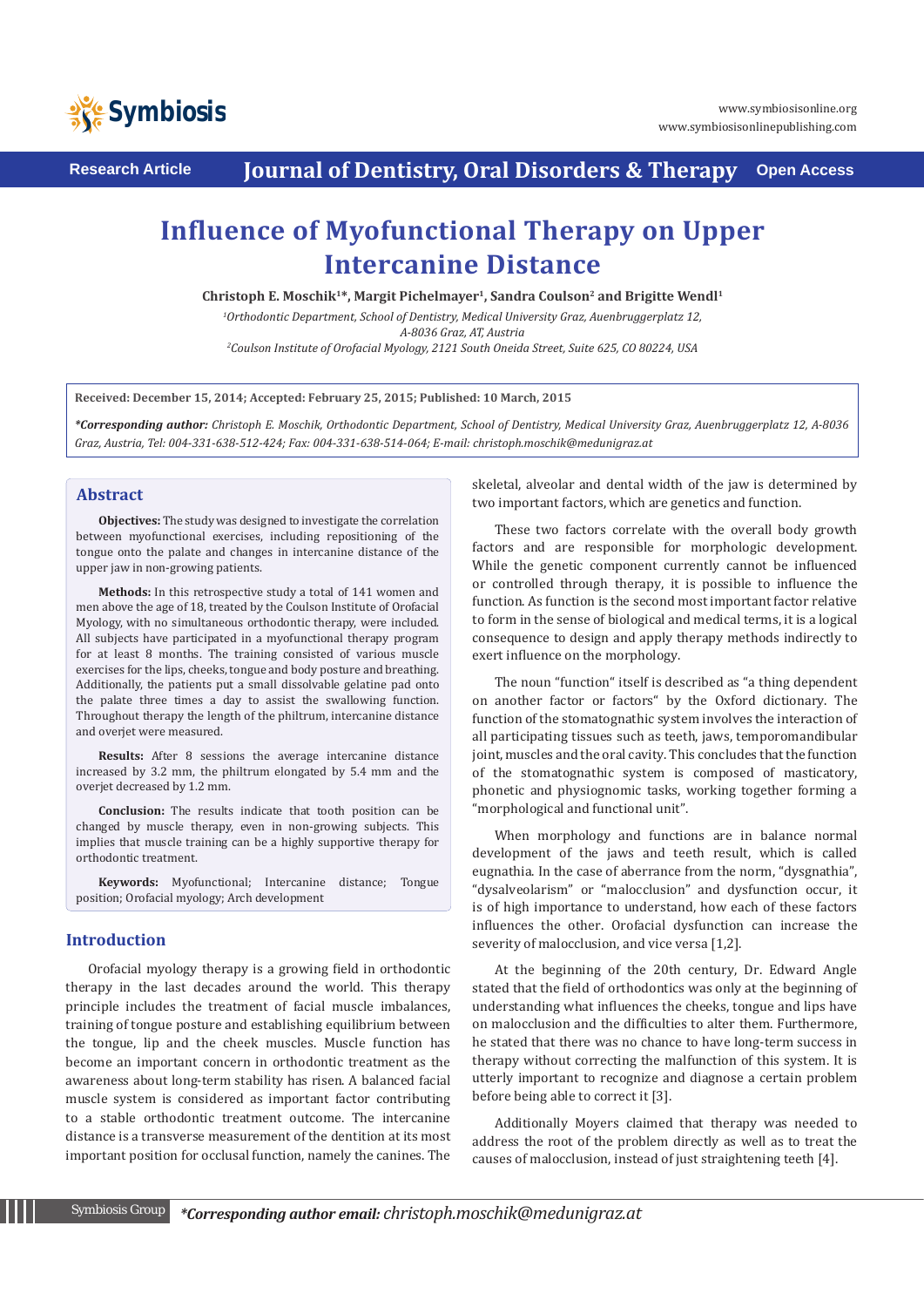Nowadays, the importance of interdisciplinary cooperation has become more vital and orthodontists, myofunctional therapists and logopaedics, specialized physical therapists, earnose-throat specialists, and paediatricians are concerned about the topic of orofacial function.

Each one of these disciplines ought to influence the facial morphology of the patient by changing the function toward a eugnathic norm. This interdisciplinary therapy can be classified as follows:

Orthotropic treatment targets the growth of the face and jaws as well as trying to give the body the chance for self-correction to self-correct. Diagnosis consists of checking the patient for abnormal function, like thumb sucking or mouth breathing. Therapy aims to enable normal swallowing, proper breathing through the nose with a closed mouth and to stop any habits, like thumb sucking or lip chewing. To maximize the effect of this therapy, it is best applied in young children. The earlier therapy is applied and a habit is broken, the more chances there are for the body to return to normal development.

Orthopaedic therapy is applied if jaw discrepancies are already apparent, either due to excessive or restrictive bone growth. It consists of intraoral or extra-oral appliances that apply a high force on the maxillary or mandibular bone and thus attempt to either encourage or decrease growth.

Orthodontic treatment is described as the adjustment of the occlusion by moving and aligning the teeth. In this stage the jaws should be already eugnathic. Orofacial Myofunctional techniques are often only applied after Orthotropics and orthopaedics are finished.

Summarizing these techniques, it can be said that orthotropic therapy should be applied somewhere between ages 0 and 8, at the beginning of the change to the second dentition. This is followed by orthopaedic therapy, which should be executed during the early phase of the second dentition and correlates with the age of 9 until all permanent teeth are exfoliated. By the time the dentition is fully developed, orthodontic therapy is indicated.

As age progresses and growth slowly ceases, the possibility to influence jaw growth decreases. While the impact on jaw growth subsides, tooth movement is still possible throughout the life – this is the standard opinion of worldwide orthodontists during the last five decades.

Orofacial myofunctional dysfunction is not solely limited to children, but can also occur in adults with permanent dentition; hence, treatment should be applied whenever improper function occurs. The therapy is then based on the assumption that these changes appear due to improper usage of the oral-musculature system [5] and if an adequate function is restored, the body will adapt and the facial growth will change according to it. This theory goes along with the Functional Matrix Theory [6] which claims that the whole stomatognathic system develops, aside from genetics, along with the demanding functions and the tasks that are given to it.

For example, studies have reported a correlation between the

tongue resting position and the form of the palate. If the tongue does not rest on the palate a high vault develops, occasionally narrowing the base of the nose and constricting nasal airflow [7].

Furthermore a correlation between the masseter muscle thickness and the maxillary arch width exists [8]. In general it can be assumed that craniofacial width is linked with the crosssectional areas or thickness of the masticatory muscles [9-11].

By defining the maxillary transverse bone dimension, masticatory muscles can also influence the upper intercanine width, which again can give information about the arch length and inter-molar width [12].

#### **Material and Methods**

The patient population of 141 was fully treated by Sandra Coulson between 1998 and 2012. Requirements of age 18 at treatment start and a minimum of 4 and a maximum of 10 sessions without accompanied orthodontic therapy had to be met. Further it was mandatory, that each patient who was chosen for the study had signed a waiver to acquiesce in a research-study. Therapy itself solely consisted of the facial muscle exercises and putting a gelatine 'spot' about 5 mm behind the upper incisors onto the palate three times a day.

Patient history files were manually searched at Sandra Coulson's office where a pool of thousands of patient files was available. The search was done by chronically going backwards and any patient who fulfilled the criteria mentioned above was chosen. The selection process stopped with files from 1998, as the recordings were not as meticulous in the older ones. The files were then manually scanned and randomized numbers to ensure anonymity substituted the names. Valuable data was typed into an excel sheet with columns according to the sessions and subdivisions respective to the measured values.

The intercanine distance was measured intraorally by Sandra Coulson herself with a standard calliper in between the tips of the upper canines at each visit of the patient, which is as reliable as measurements on study casts [13]. This parameter was chosen, because the canine-distance is more convenient to measure during the daily clinic routine of an orofacial myologist rather than the intermolar distance. Yet it gives significant information about the dental arch development [12,14].

Upper lip length was measured from the upper to the lower end of the philtrum, where the lip-red begins.

The lower lip length was measured from the outer border of the red-lip line of the lower lip to the beginning of the oral mucosa of the lower lip.

To inquire the influence of time and sex a general linear model with repeated measurements was performed. The calculation was done with the SPSS V.20 software (IBM<sup>®</sup>) and Microsoft<sup>®</sup> Excel 2010.

#### **Results**

#### **Patients**

This retrospective study consists of 141 patients, which fulfil

**Citation:** Moschik CE, Pichelmayer M, Coulson S, Wendl B (2015) Influence of Myofunctional Therapy on Upper Intercanine Distance. Page 2 of 7 J Dent Oral Disord Ther 3(1): 1-7.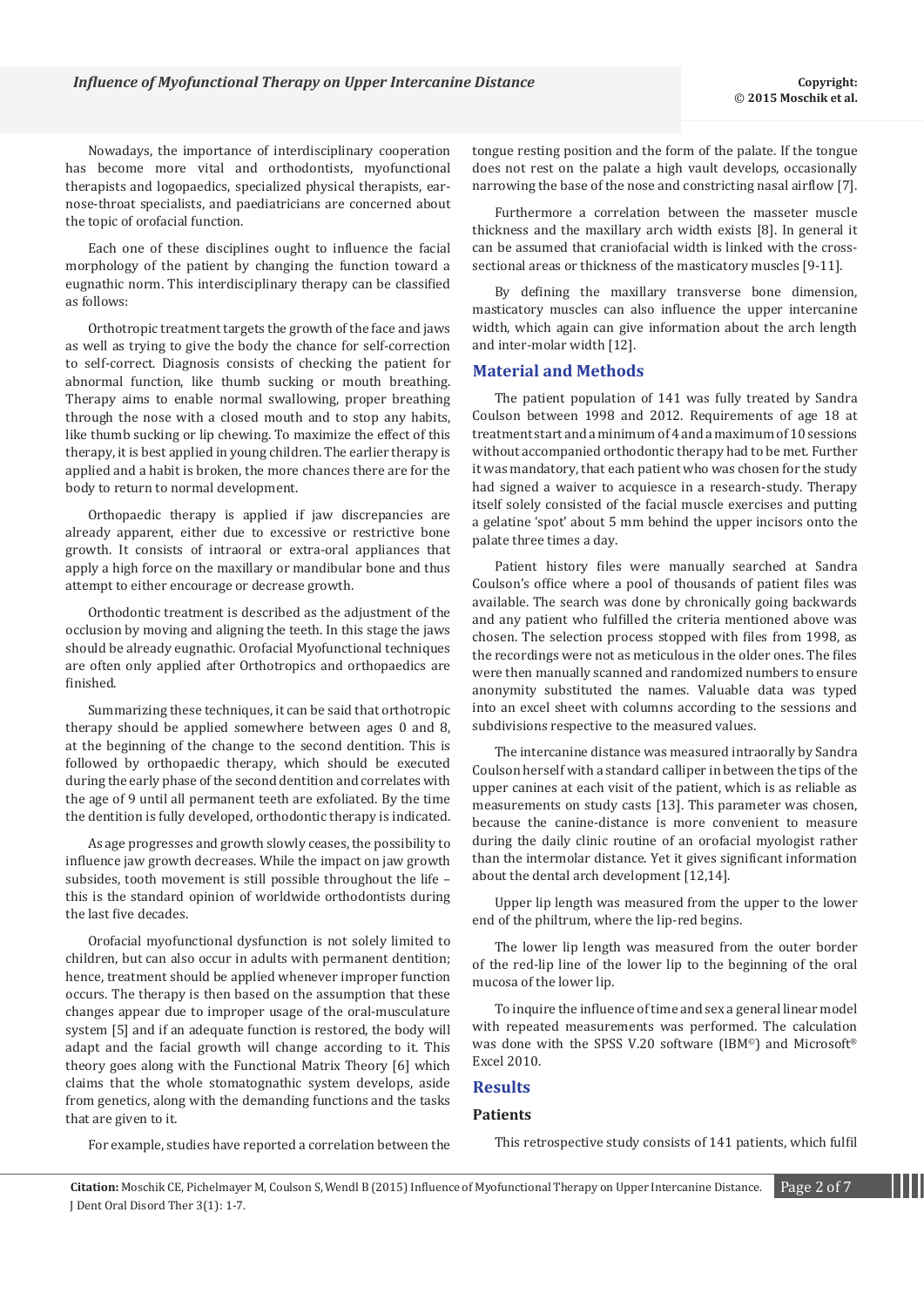the former mentioned criteria. 110 of the patients were female, 31 were male and all patients reached at least the age of 18. Average age was 43.4 years, with a minimum of 18 years and a maximum of 78 years.

#### **Sessions**

Each patient got in average 7.4 sessions in an interval of one month. The amount of participants dropped after the  $8<sup>th</sup>$  session rapidly and therefore session 9 and 10 were excluded (Table 1).

#### **High vault**

In 20.6% of the patient cases, there were no data available about the form of the palatal vault. Still 75.9% patients were classified as high-vault and only 3.5% patients were classified either as normal or broad vault (Figure 1).

#### **Intercanine width**

After all, the change of intercanine width was highly significant during treatment ( $p < 0.001$ ). There is no significant difference between female and male (*p* = 0.981).Within the first 5 sessions of therapy a rapid increase of inter-canine width was achieved. This was on average 2.7 mm, or 84.4% of the overall widening. After 8 therapy sessions or the approximate time of 8 months the difference of 3.2 mm was reached (Figure 1 and Table 2). As there is no significant difference between sexes, in Figure 1 it can be seen that the increase of intercanine width progresses nearly the same until session 3. During the further sessions, there is more fluctuation of the measurements in the male than in the female sample.

#### **Upper lip length**

The upper lip change was highly significant ( $p < 0.001$ ). It increased from 17.0 mm to 22.4 mm on average. This is a total of 5.4 mm within 8 sessions. A steep increase can be seen in Figure 2 after the first session and within approximately one month, the lip length increased 2.9 mm. At about the third session, sometimes a relapse of 1 mm took place. After that the upper lip length steadily increased at a slower rate than at the beginning. From the seventh session on, the curve flattens and the values remain approximately the same.

**Table 1:** Number of patients at each session; session 9 and 10 were excluded due to insignificancy.

|            | Participants | Percentage |  |
|------------|--------------|------------|--|
| Session 1  | 141          | 100.00%    |  |
| Session 2  | 141          | 100.00%    |  |
| Session 3  | 141          | 100.00%    |  |
| Session 4  | 141          | 100.00%    |  |
| Session 5  | 137          | 97.16%     |  |
| Session 6  | 131          | 92.91%     |  |
| Session 7  | 116          | 82.27%     |  |
| Session 8  | 98           | 69.50%     |  |
| Session 9  | 85           | 60.28%     |  |
| Session 10 | 73           | 51.77%     |  |





There were no significant differences in sexes  $(p = 0.454)$ .

#### **Overjet**

intercanine width  $(mm)$ 

The overjet change was highly significant ( $p < 0.001$ ). It decreased from 2.7 mm to 1.5 mm on average throughout 8 sessions. This is a total amount of 1.2 mm. A steep decline of 0.6 mm can be seen between the first and second sessions and a flattened one in the following six sessions. Also there was a significant difference between female and male measurements (*p* < 0.001). Women's overjet decreased faster from a higher average value of 2.9 mm and stayed higher throughout the entire treatment time  $(p = 0.003)$ . Only at the end of the therapy the overjet showed the same average value of 1.5 mm (Figure 3).

#### **Discussion**

It has to be mentioned that many of the patients are referred by the general dentist and therefore are preselected. Most of them have already some problems within the stomatognathic system. According to the data, practicing muscle exercises induced changes of the soft tissue through subsequent adaption processes. Muscle tissue has a great capability to adjust its anatomical, histo-chemical, physiological and biochemical properties to meet altered functional requirements [15]. Adaption processes on the anatomical level take place by muscular changes such as in size, cross-sectional diameter or fibre properties [16]. Typically, resistance training of a skeletal muscle, by means of repeated isometric contraction and relaxation, causes an increase in the thickness of the muscle and enhances muscular strength [17]. Notwithstanding that some change might have occurred in the fibres and skin, it can be assumed, that most of the "change" has happened in the facial muscles, especially the orbicularis oris muscle and the tongue. Significant changes in these patterns of the musculature can already be noticed after 3 months of performing exercises. Ingervall [18] reported, that he found significant increase in the bite force and muscle activity after 3 months of chewing exercises.

An increase in volume of the upper lip can be assumed, due

**Citation:** Moschik CE, Pichelmayer M, Coulson S, Wendl B (2015) Influence of Myofunctional Therapy on Upper Intercanine Distance. Page 3 of 7 J Dent Oral Disord Ther 3(1): 1-7.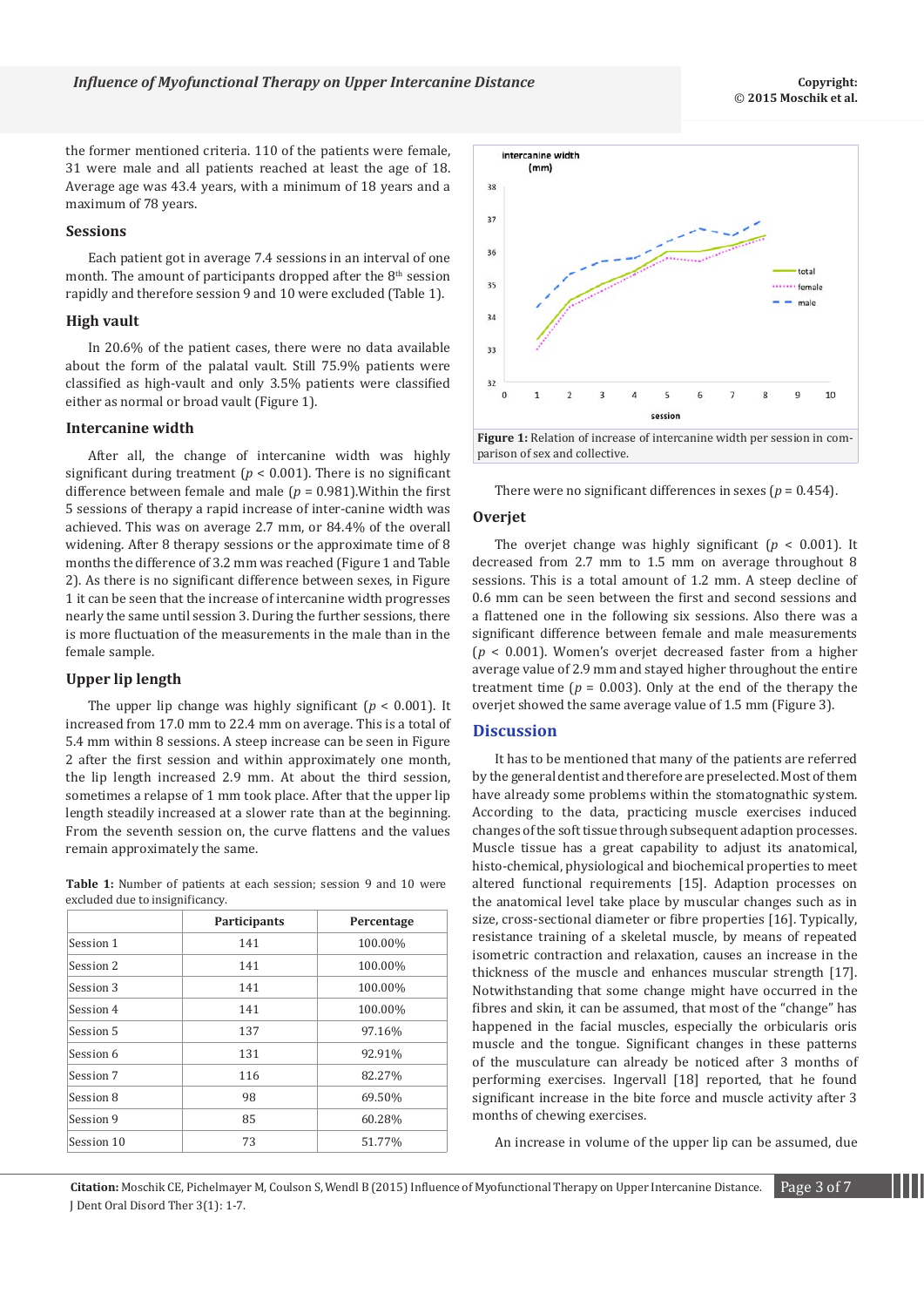|           | Collective            |                              | female                |                              | male                  |                              |
|-----------|-----------------------|------------------------------|-----------------------|------------------------------|-----------------------|------------------------------|
|           | Arithmetic<br>average | <b>Standard</b><br>deviation | Arithmetic<br>average | <b>Standard</b><br>deviation | Arithmetic<br>average | <b>Standard</b><br>deviation |
| Session 1 | 33.3                  | 2.7                          | 33                    | 2.6                          | 34.3                  | 2.7                          |
| Session 2 | 34.5                  | 2.2                          | 34.3                  | 2.1                          | 35.3                  | 2.1                          |
| Session 3 | 35                    | 1.8                          | 34.8                  | 1.6                          | 35.7                  | 2.2                          |
| Session 4 | 35.4                  | 1.7                          | 35.3                  | 1.5                          | 35.8                  | 2.1                          |
| Session 5 | 36                    | 1.5                          | 35.8                  | 1.4                          | 36.3                  | 1.8                          |
| Session 6 | 36                    | 1.9                          | 35.7                  | 2                            | 36.7                  | 1.4                          |
| Session 7 | 36.2                  | 1.9                          | 36.1                  | 1.5                          | 36.5                  | 2.7                          |
| Session 8 | 36.5                  | 1.5                          | 36.4                  | 1.5                          | 37                    | 1.6                          |

# **Table 2:** Development of intercanine width according to the sessions.





**Citation:** Moschik CE, Pichelmayer M, Coulson S, Wendl B (2015) Influence of Myofunctional Therapy on Upper Intercanine Distance. Page 4 of 7 J Dent Oral Disord Ther 3(1): 1-7.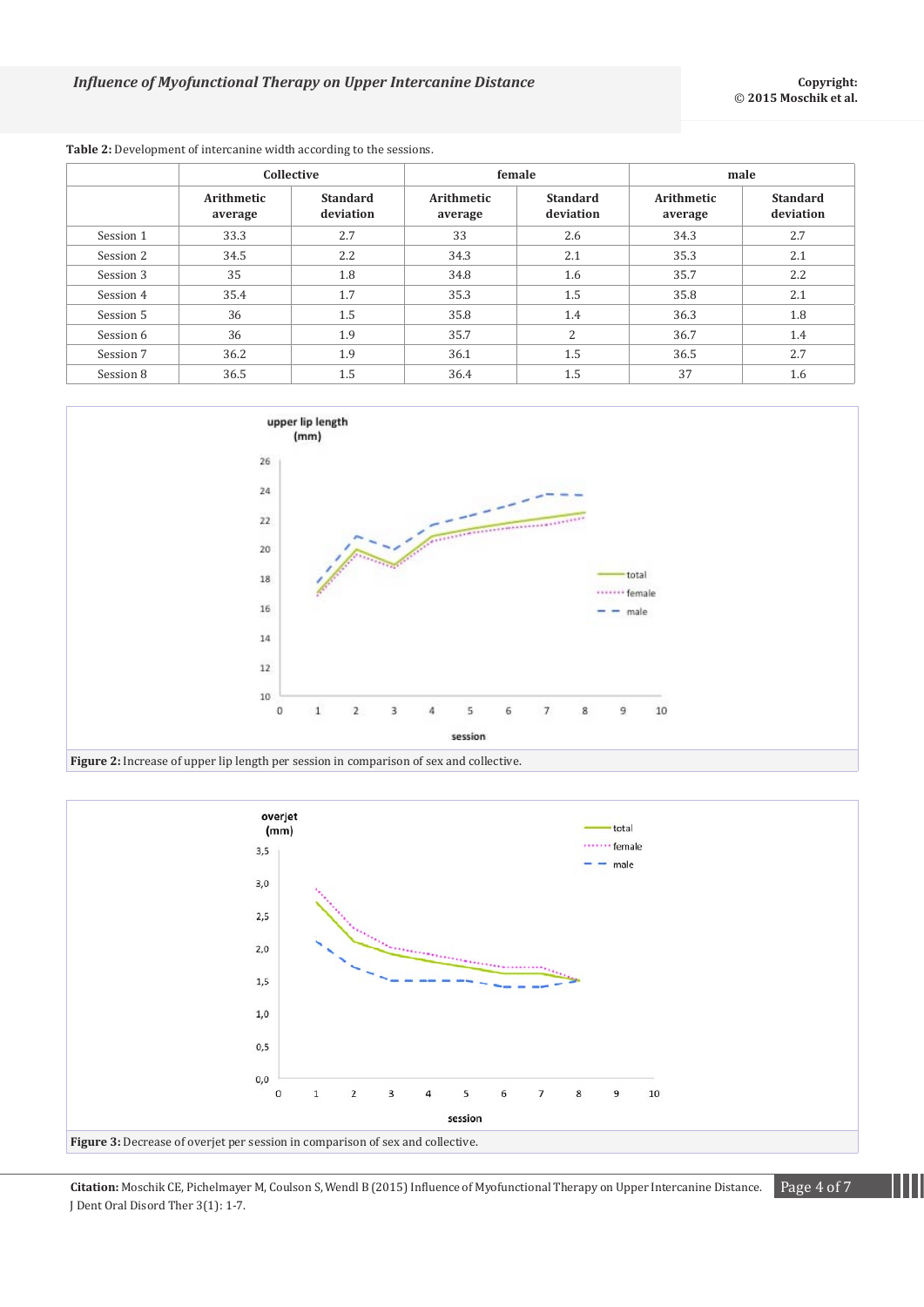*Influence of Myofunctional Therapy on Upper Intercanine Distance* **Contract to the Conventional Copyright:** Copyright:

to the consistent exercises executed by the patients, which is like "lip jogging". If the volume increases generally, the cross sectional center of the orbicularis oris muscle in the sagittal plane moves slightly away from the incisors.

At the same time the philtrum elongates during therapy, which was indicated by an increase in the upper lip measurement, which was taken in this study. This might have happened due to the mechanical stretching exercises, which increase the collagen synthesis [19]. As a consequence of the elongation of the philtrum, the center of the muscle is lowered in the direction to the occlusal plane. Though the upper lip measurement increased in average about 4 mm, it can be assumed, that the actual lowering of the muscle was less, due to the contour of the lip (Figure 4). If cut in the sagittal plane, the philtrum shows a curve and some of the length contributes to the extent in width and not in length.

Still, these two changes of the resting posture of the upper lip might lead to a slightly increased and more incisally applied force on the incisor crowns, tipping them palatinally. The amount of force does not only depend on the lip posture, but also highly on the inclination and position of the incisors themselves. This was verified in studies, measuring the direct force on the incisors, depending on their inclination and degree of overjet [20,21].

So it is possible, that a decrease of an excessive overjet, as found by measurements in this study, could be a direct result of these changes. As the incisors tip palatinally, they take up more space on the arch in the transverse plane and the position of the canine needs to change as well.

At the same time the tongue is trained to stay on the "spot", slightly behind the palatinal side of the incisors, in the area of the rugae. As the balance between tongue and cheeks defines the tooth position [22], a repositioning of the tongue leads to changes of the force distribution and changes of tooth position should occur. Also, it is reported, that a lowered tongue posture, in patients with myopathies and severe muscle problems, showed a significant increase in the height of the palatal vault and a narrower maxillary arch [23].

In another cross-sectional study of 1065 children between

age 5 – 12, Galvez [7] stated that a high palatal vault was present in 85.8% of children with lip incompetency, in 73.6% of Class II cases and 65.3% in Class III cases. As this study was a remittance work, a distinction between the angle classes was not carried out. However, the angle classes apparently had no effect on the treatment results. It is also remarkable that although growth potential is determined by genetics to some degree, function might have some effect on it, even in non-growing patients.

Furthermore, it is shown, that a correlation between a lower rest posture of the tongue, as in Class III patients, and a small upper intercanine width, exists [24]. An inverted rest posture of the tongue, resting on the palate, should therefore, contribute to a wider maxillary intercanine width [25].

In this study a high percentage of patients (75.89%) showed signs of a high vault. Correlating to the high vault it can be assumed that the maxillary arch was narrow, as presented in previous studies [7]. This leads to the conclusion that in most cases a narrow arch is accompanied by a short intercanine width.

In this study the average intercanine width at the beginning of therapy was 33.3 mm. Similar values are reported for nontreated patients by Paulino [12], Forster [26] and Tibana [27], who also showed that this measurement commonly is stable in adults over a period of 7 years.

Particularly noteworthy are the actual quite tremendous changes of ICW of 3.2 mm on average after 8 sessions of this muscular therapy. Most of the increase took place in the first 5 sessions, with about 0.5 mm per session. No study, investigating intercanine width after myofunctional therapy, could be found for comparison.

As x-rays are not available for orofacial myologists, the indicator for incisor movement is solely based on the measurements of overjet. Unfortunately this does not give any information, which teeth, either in the upper arch, lower arch or both have contributed to the measurement changes.

Nevertheless, it is a fact that the upper jaw guides the tooth position of the lower jaw if there is no Crossbite present. Combining this with the increase of the upper intercanine width



**Figure 4:** Schematically drawing of the surface relation of the upper incisors and canines exposed to the lip-force after therapy. Contracting forces pushing onto the disto-buccal side of the canine might be relatively small compared to the transmitted, lateral force from the orbicularis oris muscle.

**Citation:** Moschik CE, Pichelmayer M, Coulson S, Wendl B (2015) Influence of Myofunctional Therapy on Upper Intercanine Distance. Page 5 of 7 J Dent Oral Disord Ther 3(1): 1-7.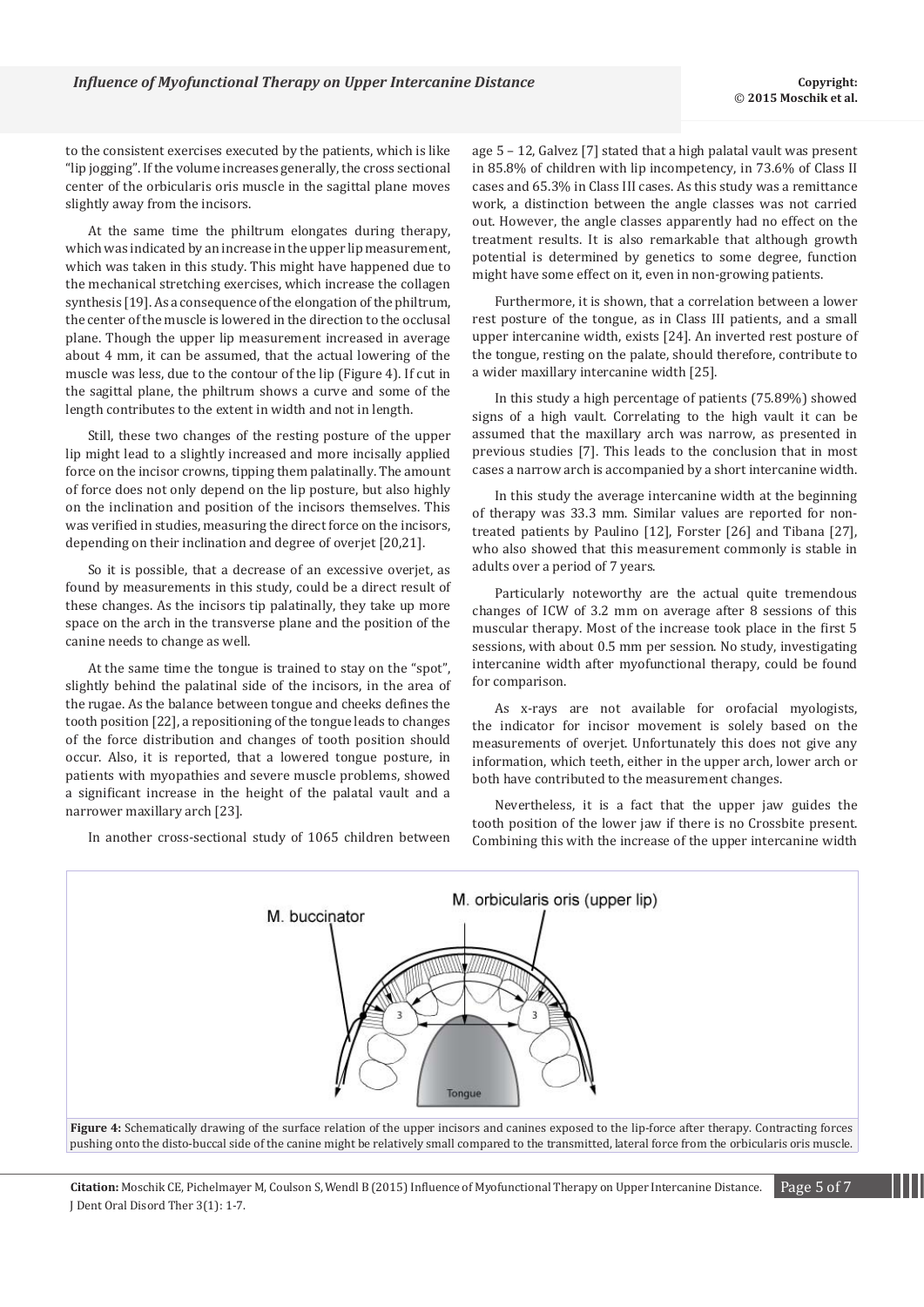

**Figure 5:** Left: Lateral cephalometric with a photo-shopped superimposition representing the possible change of the lip contour. Right: Schematic drawing of the contours of the cephalometric from the left side and showing the original and moved position of the center of the lip before and after treatment. Upper, thin circle = before therapy. Lower, bold circle = after therapy.

and removing the tongue from a lowered position and stopping a forward pressure of the lower incisors, it can be assumed, that the overjet reduction took place in the upper jaw as well. This could have been achieved by a retro-clination of the upper incisors.

Considering the changes of the upper lip, a possible explanation for these changes might be attained (Figure 5). As the upper lip might have slightly increased the force on the incisors, the position where it is applied changed and, additionally, the counteracting force on the palatinal side of the incisors is reduced at the same time. By repositioning the rest posture of the tongue the incisors might aim for a new equilibrium [21]. This state could be reached with a slight palatinal inclination. Whenever the incisors are retro-clined palatinally, they need more space [28]. If there are no spaces between the front teeth the movement is accompanied by distributing the force from the lips laterally toward the canines.

At the same time, due to the smaller surface and the more distal position, the canines might not be exposed to the pressure of the lip as much as the incisors. As the pressure from the front teeth adds up, it might be enough to move the canines laterally.

Additionally it can be assumed, that the lowest resistance for the canine is on the disto-buccal side and it therefore starts to move to the lateral side. Whether this movement was tipping or bone movement, it cannot be determined by the data available in this study. At the point when the forces of the tongue, lips and cheeks did establish a new equilibrium, e.g. after 5 sessions, tooth movement slowed down, and finally might have ceased.

### **Conclusion**

A high correlation coefficient between myofunctional therapy in adult patients and intercanine width was found for the upper arch. Repositioning the tongue and practicing muscular exercises for the lips, tongue, face and posture lead to an increase of maxillary intercanine width of 3.2 mm in average and changes of the upper lip length of 5.4 mm within roughly eight months.

Changes in the dental formation can therefore be influenced by muscle therapy in non-growing patients.

#### **References**

- 1. Kittel AM. Myofunktionelle Therapie. Schulz-Kirchner Verlag GmbH. 1997; 1.
- 2. M[elsen B, Attina L, Santuari M, Attina A. Relationships between swallowing](http://www.ncbi.nlm.nih.gov/pubmed/3473947)  [pattern, mode of respiration, and development of malocclusion. Angle](http://www.ncbi.nlm.nih.gov/pubmed/3473947)  [Orthod. 1987; 57\(2\): 113-20.](http://www.ncbi.nlm.nih.gov/pubmed/3473947)
- 3. Garliner D. Myofunctional Therapy. Saunders Limited. 1976; 1
- 4. Moyers RE. Handbook of orthodontics. Year Book Medical Pub. 1988; 1.
- 5. N[akamura A, Zeredo JL, Utsumi D, Fujishita A, Koga Y, Yoshida N.](http://www.ncbi.nlm.nih.gov/pubmed/23327417)  [Influence of malocclusion on the development of masticatory function and](http://www.ncbi.nlm.nih.gov/pubmed/23327417)  [mandibular growth. Angle Orthod. 2013; 83\(5\): 749-57.](http://www.ncbi.nlm.nih.gov/pubmed/23327417)
- 6. M[oss ML. The functional matrix hypothesis revisited. 1. The role of](http://www.ncbi.nlm.nih.gov/pubmed/9228835)  [mechanotransduction. Am J Orthod Dentofacial Orthop. 1997; 112\(1\):](http://www.ncbi.nlm.nih.gov/pubmed/9228835)  [8-11.](http://www.ncbi.nlm.nih.gov/pubmed/9228835)
- 7. G[alvez J, Methenitou S. Airway obstruction, palatal vault formation and](http://www.ncbi.nlm.nih.gov/pubmed/2600739)